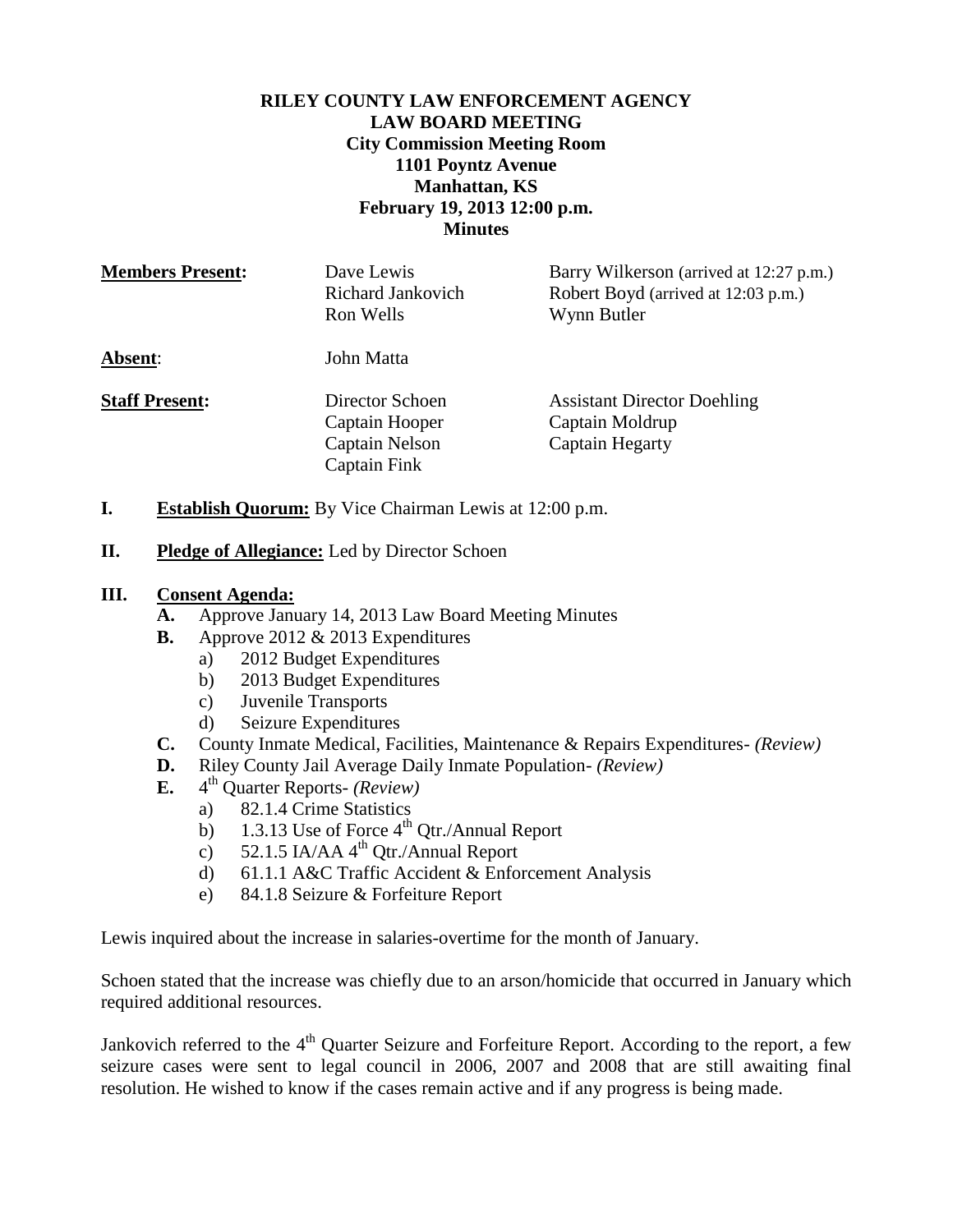Schoen explained that previously the Department had a number of seizure cases that became somewhat stagnant. Attorney Michael Gillespie took over the cases for the Department and he continues to work to resolve them. In the past, seizure cases have not moved as quickly as they are now. Occasionally there are complications when attempting to contact the individual from whom the Department seized the property in order to further the case through the court. The aforementioned is not always the circumstance, and it is not an explanation for all of the older cases, but the Department is making progress to resolve them.

Wells addressed voucher #14215 to Pathfinder, Inc. in the amount of \$3,144.13. He wished to know if the total cost was for the purchase of the two bicycles, or if it included additional equipment.

Schoen stated that the cost was for two bicycles and rear racks.

Butler inquired if the Department sought competitive bids for the purchase of the bicycles.

Schoen responded that the Department alternates between Pathfinder, Inc. and Big Poppi Bicycle Company when purchasing bicycles for the Bike Unit. Maintenance for the bicycles is also handled by the business from which they were purchased. He recalled that there was a very minimal price difference for the bicycles when he compared the two companies.

Jankovich moved to approve the consent agenda as presented. Wells seconded the motion. The motion passed 5-0.

# **IV. General Agenda:**

# **F. Additions or Deletions:** None.

**G. Public Comment:** None.

**H. Review of 2012 RCPD Goals:** Provided as part of the Law Board packet was a memo outlining the 2012 RCPD goals and progress indicators. Director Schoen provided the Board with a review of each of the goals, progress indicators, and action items.

Lewis said that there has been relatively little discussion this year regarding Fake Patty's Day. He wished to know if the Department foresees any changes in the way the event will be handled this year compared to 2011 or 2012.

Moldrup stated that aside from a few minor tweaks to ensure operations run smoother there are no major changes to how the event will be managed this year compared to last year. He and staff have met with, and continue to meet with the Aggieville Business Association and emergency service providers to plan for the event. Additionally, input was sought from bar and business owners of the area. In speaking with the bar owners they appear to be excited about the event and they are looking forward to it. Moldrup stated that in his estimation the event went fairly well last year and he has the same hope for this year. He encouraged members of the Law Board to visit the command post the day of the event to take a tour of the area with the officers.

Lewis requested a post Fake Patty's Day report at the regularly scheduled March Law Board Meeting.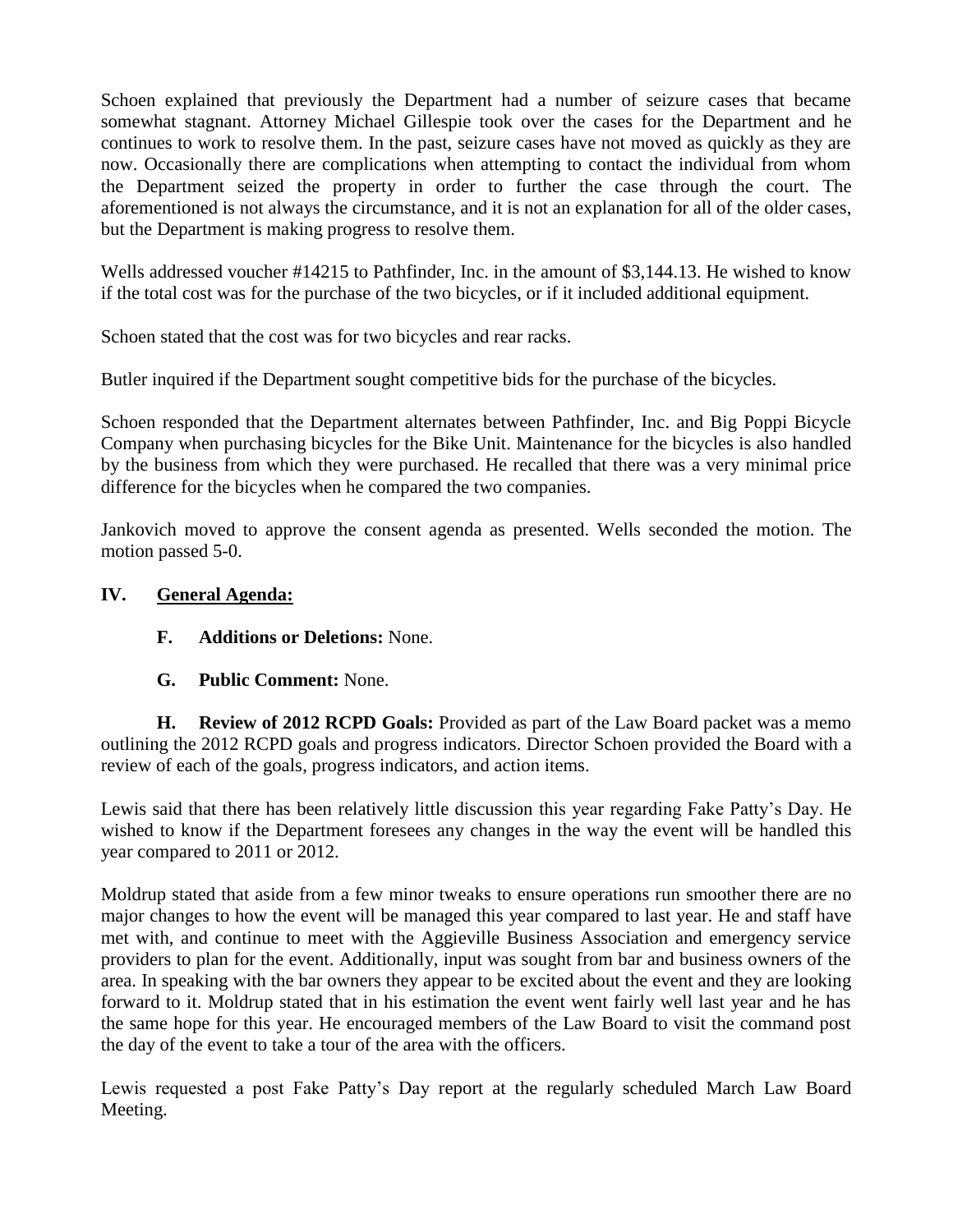**I. 2013 Proposed RCPD Goals:** Director Schoen provided the Board with the proposed 2013 RCPD goals and progress indicators. Following review, and at the direction of the Law Board, the below recommendations were made and action were items added.

## **Goal- Improve Traffic Safety on our Roadways (A Safe Community)**

Progress Indicator 1: Reduce the incidence of non-weather/non-animal related motor vehicle accidents per 1,000 residents during the period of January 1, 2013 through December 31, 2013 by 2% to 13.9 from the previous three-year average of 14.2.

# **Goal- Reduce Crime (A Safe Community)**

Progress Indicator 1: During the period January 1, 2013 through December 31, 2013, reduce the incidence of Part 1 crimes per 1,000 residents 2% to 22.8 from the previous three-year average of 23.3.

Butler suggested the Department utilize analytic constructs known as control charts and run charts as both measuring tools to assist with focusing resources and calculating the success of the above progress indicators. Butler explained that over time, the charts can indicate not only whether the systems in place to reduce crime and motor vehicle accidents are stable, but whether or not the activity has made a positive impact.

#### **Goal- Increase Public Satisfaction (Responsiveness)**

Progress Indicator 1: Maintain public satisfaction with department employees and services to the  $90<sup>th</sup>$  percentile as measured by Quality Service Audits conducted during the period from January 1, 2013 through December 31, 2013.

Lewis voiced his desire to increase public participation with the Department and Law Board. He would like the public to be better informed of upcoming Law Board Meetings, and have access to meeting agendas and minutes via the City of Manhattan, Riley County, and RCPD websites.

Schoen stated that Law Board Meeting agendas and minutes are available to view on the City of Manhattan and Riley County websites. The Riley County Police Department is currently in the process of revamping their website. The new website is anticipated to be fully functional by the end of 2013. He will ensure that Law Board Meeting agendas and minutes are posted to the new website.

Progress Indicator 2: Maintain a positive Quality of Life (nuisance crime) Index for the period from January 1, 2013 through December 31, 2013.

#### **Goal- Strengthen Fair, Honest, and Ethical Relationships (Accountability)**

Progress Indicator 1: Attain a positive ("Yes") response rate of at least 85% on all relevant questions (2,3,4,5,6,7,8,9,10,12, and 13) on the Employee Attitude and Beliefs survey (as developed and employed initially in 2011) during the period January 1, 2013 through December 31, 2013, while realizing at least a 70% rate of return on the survey.

#### **Goal- Improve Employee Wellness and Fitness for Duty (Innovation and Readiness)**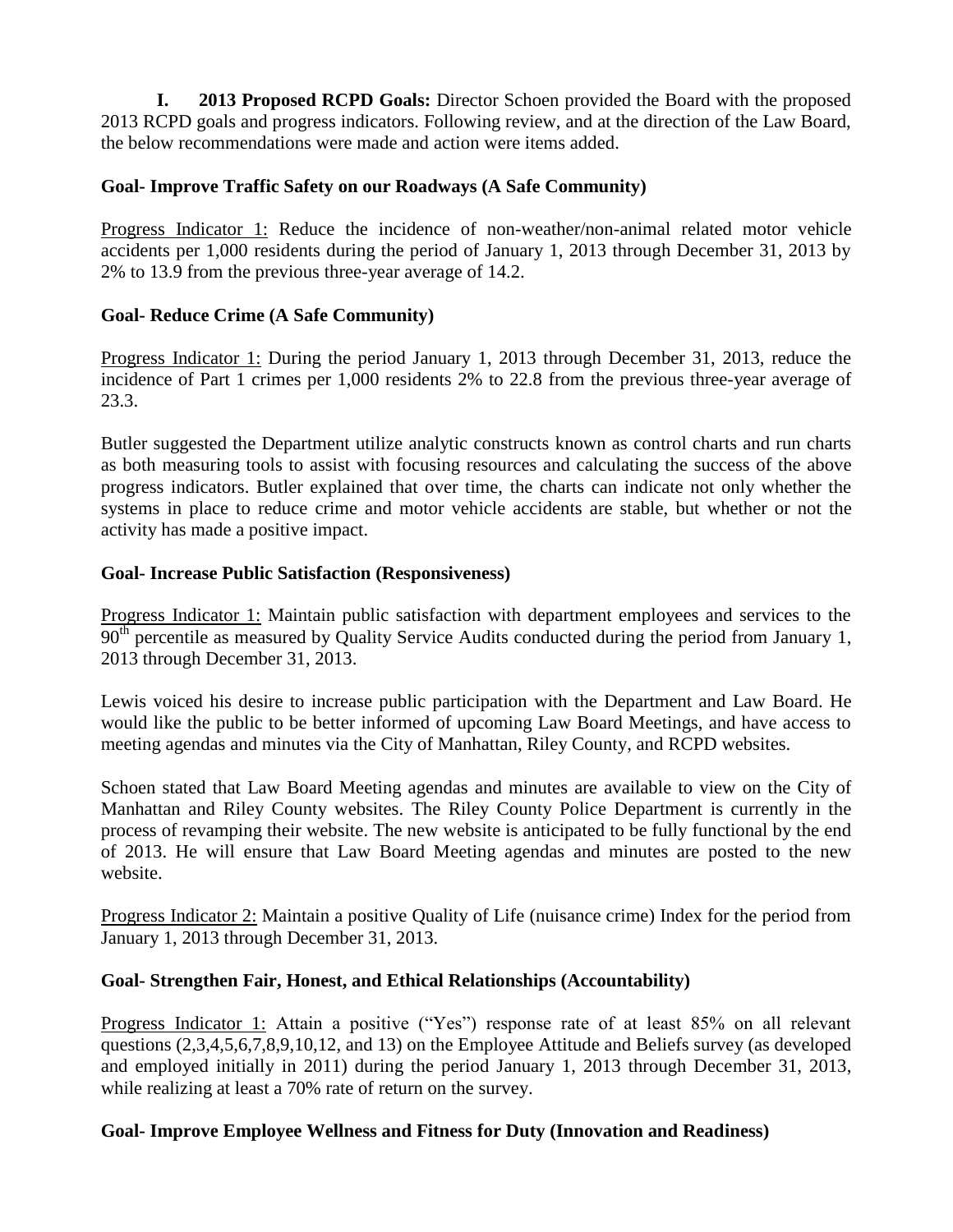Progress Indicator 1: Develop and institute by December 31, 2013 at least 2 separate (but potentially inter-related) wellness programs designed to improve the physical health of all department employees.

Progress Indicator 2: Design a new physical readiness test for sworn employees of the department based upon job requirements and baseline test 100% of the sworn employees of the department by December 31, 2013.

Progress Indicator 3: Design a new physical readiness test for non-sworn corrections employees of the department based upon job requirements and baseline test 100% of the corrections employees of the department by December 31, 2013.

#### **Action Items for 2013**

Action Item 1: Compile and present to the Law Board for approval (and forwarding to the Board of County Commissioners) a Certificate of Need regarding a new range facility.

Wells expressed his concerns with changes and potential budget cuts coming from the State of Kansas which will have an effect on local government. The cost to build a new range facility is rather sizeable, and the topic is something he feels should be discussed in greater detail. He would like to schedule a tour of the current range facility for the Board of County Commissioners. In addition, he would like to meet with the property owners of the existing facility and the owner of the adjacent property to determine exactly what the issues at hand are. He explained that if the property owner is willing to renew the lease at a reasonable cost, then that might be the more practical course of action.

Lewis concurred with the comments made by Wells. From the County's perspective, they are concerned about what is currently happening in Topeka. There are some very alarming scenarios that are being painted. Whether or not they will come to fruition is something the County will not know until the end of the session. At this time, the County Commission needs to have a better understanding of the existing range facility, and what the long term plan will be so that they can make an informed decision when the appropriate time comes.

Schoen will have his secretary contact the Board of County Commissioners to schedule a tour of the range facility.

Action Item 2: Identify and implement methods by which the department is better able to interact with the growing Hispanic population in our community.

Lewis would like the Department to remain engaged in discussions with the Mental Health Task Force regarding the handling of individuals with mental health issues in the community. He requested the subject be added as an action item for 2013.

Butler suggested an action item be added to address the possible installation of automated traffic enforcement systems in locations for which traffic violations cause a significant number of accidents.